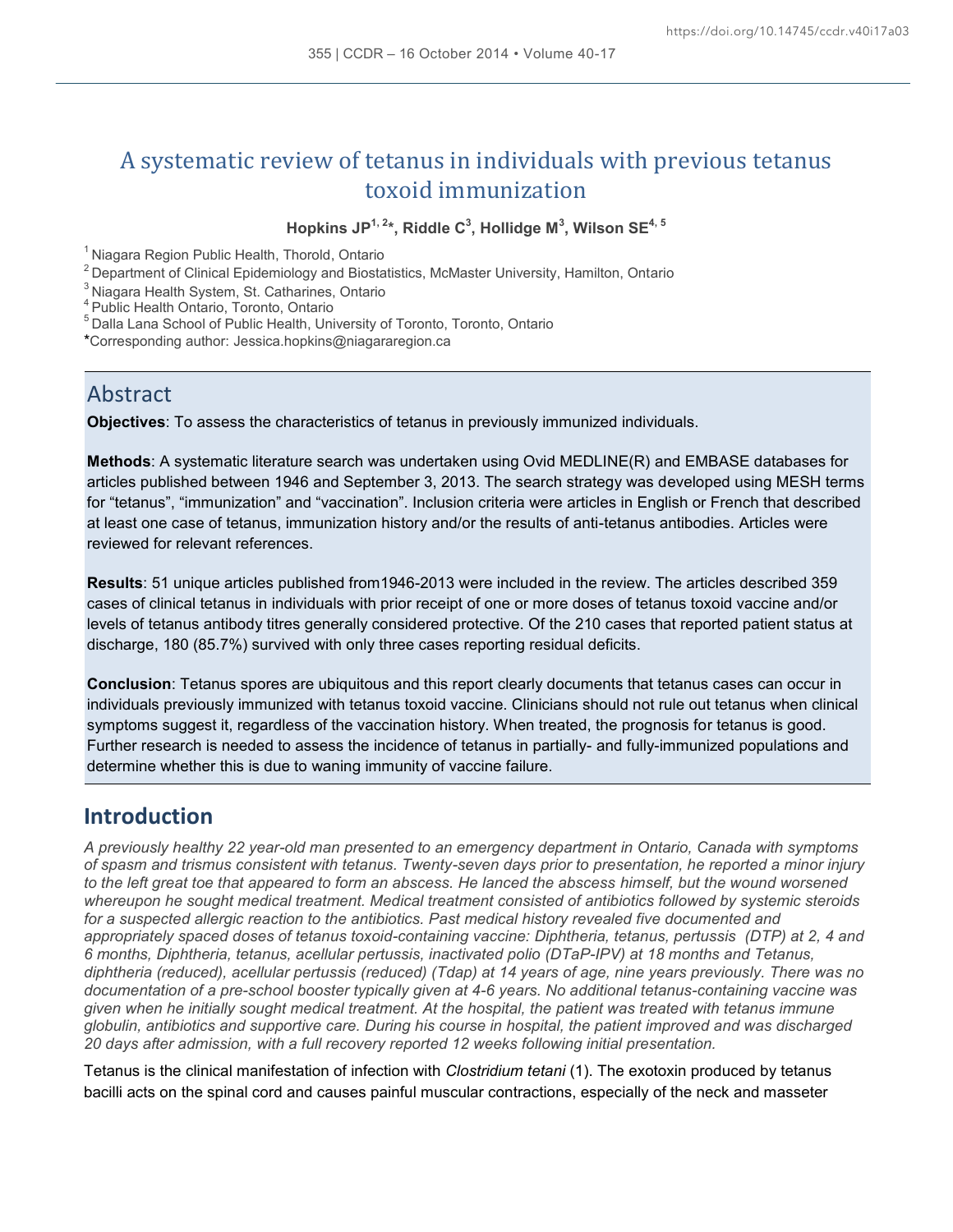muscles, thus the colloquial name "lockjaw" (2). More severe symptoms include respiratory problems, coma and death (2). Tetanus spores are ubiquitous in the environment and can infect any exposed wound (1). Prevention of tetanus is achieved through appropriate wound care and immunization (1).

Tetanus is rare in Canada with an average of four cases per year (range 1-10 per year) between 1990 and 2010 (3). Since the 1920s there has been a significant decrease in the number of deaths from tetanus due to the availability of vaccine and improvements in critical care (1, 2). The case fatality rate due to tetanus in unvaccinated persons varies significantly from 10% to over 80% with the very young and elderly being at greatest risk (1, 3, 4).

In Canada, the routine immunization schedule consists of four doses of tetanus toxoid-containing vaccine, given at 2, 4, 6 and 12 to 23 months of age (typically at 18 months of age), with a booster dose at age 4-6 years (3). After the completion of the first three doses of tetanus toxoid, more than 99% of individuals will have evidence of a protective antibody titre (3). Although traditionally a tetanus antibody titre of >0. 01 IU/mL by mouse neutralization assay has been considered protective; some studies have suggested a higher correlate of protection, such as 0.1 IU/mL. is required (5-7). Observational studies have demonstrated the efficacy of pre- and post-wound exposure immunization regimens (3). Subsequent booster doses are recommended at 10-year intervals, although the most recent edition of the *Canadian Immunization Guide* indicates that new evidence on the optimal timing of booster doses is currently under review (3). Depending on the nature of the wound and prior immunization history, postexposure immunization (active and passive) may also be indicated (3).

Nevertheless, tetanus may still occur post immunization. Given the above case of tetanus with a history of a complete and documented primary series of tetanus toxoid, along with a "booster" nine years prior to presentation, a systematic review was conducted to assess the characteristics of tetanus in previously immunized individuals.

### **Methods**

A systematic literature search was undertaken using Ovid MEDLINE(R) and EMBASE databases for articles published between 1946 and September 3, 2013. The search strategy was developed in MEDLINE using the following MESH terms: tetanus/, tetanus toxoid/, diagnosis/, diagnosis, differential/, immunization/, vaccination/. The controlled vocabulary was supplemented by the use of related keywords to increase the specificity of the search: "fully", "preexisting", "previous\* ", "prior", "presen\*", "protective", "active", "antibodies", immune\*", "vaccine\*". The search terms were combined using Boolean operators. No limits were applied to search in MEDLINE. The search in EMBASE, after the controlled vocabulary was translated to Emtree terms, was limited to non-MEDLINE content.

Abstracts were screened for the article being written in either English or French and a diagnosis of tetanus in one or more individuals. Abstracts meeting both screening criteria were obtained for full text review. Two authors (JPH, SEW) reviewed the articles for inclusion in the review.

In order to be included in the review, the article had to describe at least one case of tetanus, the immunization history of a fully or partially immunized case and/or present the results of anti-tetanus antibodies and be written in either English or French. The formal search was supplemented by PubMed snowball searches performed on articles meeting pre-specified inclusion criteria. In addition, a review of references from each relevant article was undertaken.

Relevant data, including number of tetanus cases, age, sex, antibody titre, clinical outcome, historic tetanus toxoid immunization, including number of doses and timing were abstracted and collated (Microsoft Excel 2010, Redmond, WA). One author (JPH) abstracted the data which was reviewed for accuracy by a second author (SEW). Discrepancies (which were rare) were resolved through consensus.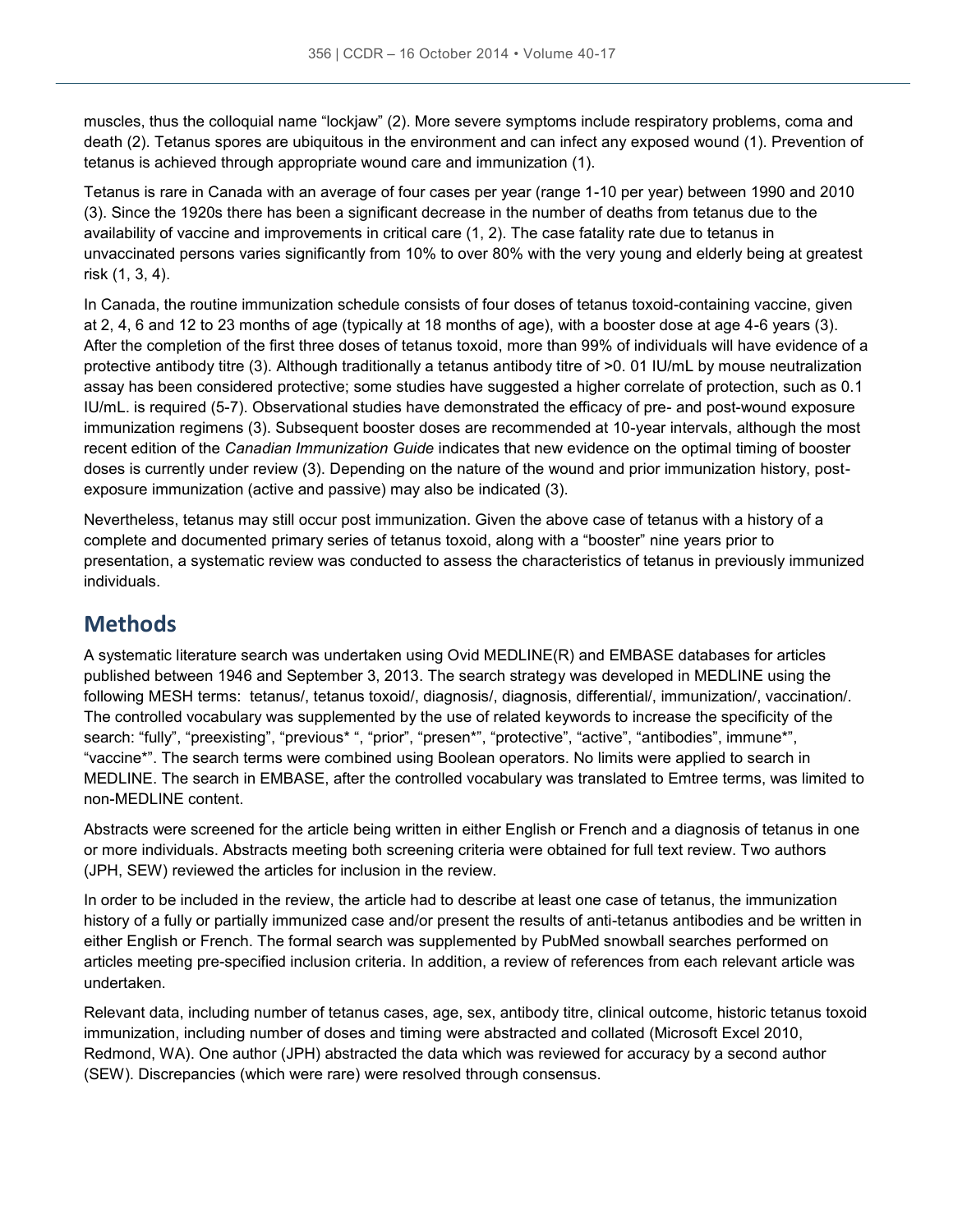A formal quality assessment of individual articles was not undertaken. The retrieved articles included case reports, case series or surveillance reports. To the authors' knowledge, there is no validated tool for quality appraisal of these study designs. However, studies that were missing relevant data were excluded as per a priori inclusion and exclusion criteria. As this was a narrative synthesis of the literature, funnel plots and statistical assessments of heterogeneity were not appropriate measures of publication bias.

#### **Results**

Over 4000 articles were initially identified. Fifty-one unique articles were included in the review. **Figure 1** summarizes the literature search results.





In the 51 studies that were included there were 359 cases of clinical tetanus in individuals with prior receipt of one or more doses of tetanus toxoid vaccine and/or levels of tetanus antibody titres generally considered protective (8- 9). The majority of studies (n=25) were based on data from the United States. Of 47 cases where age and sex were described, 26 (39.4%) were male with a median age of 26 years (range 1-79 years). Fourteen cases had tetanus antibody titres drawn prior to administration of antitoxin, while the remaining 345 cases had immunization confirmed on record review. All cases of tetanus were diagnosed based on clinically compatible symptoms and signs. The isolation of *Clostridium tetani* was not reported in any case.

Vaccination histories of cases were reviewed within the case reports. While inclusion criteria required all cases to have received one or more doses, only 175 (48.7%) reported the exact number of doses. Ninety-four cases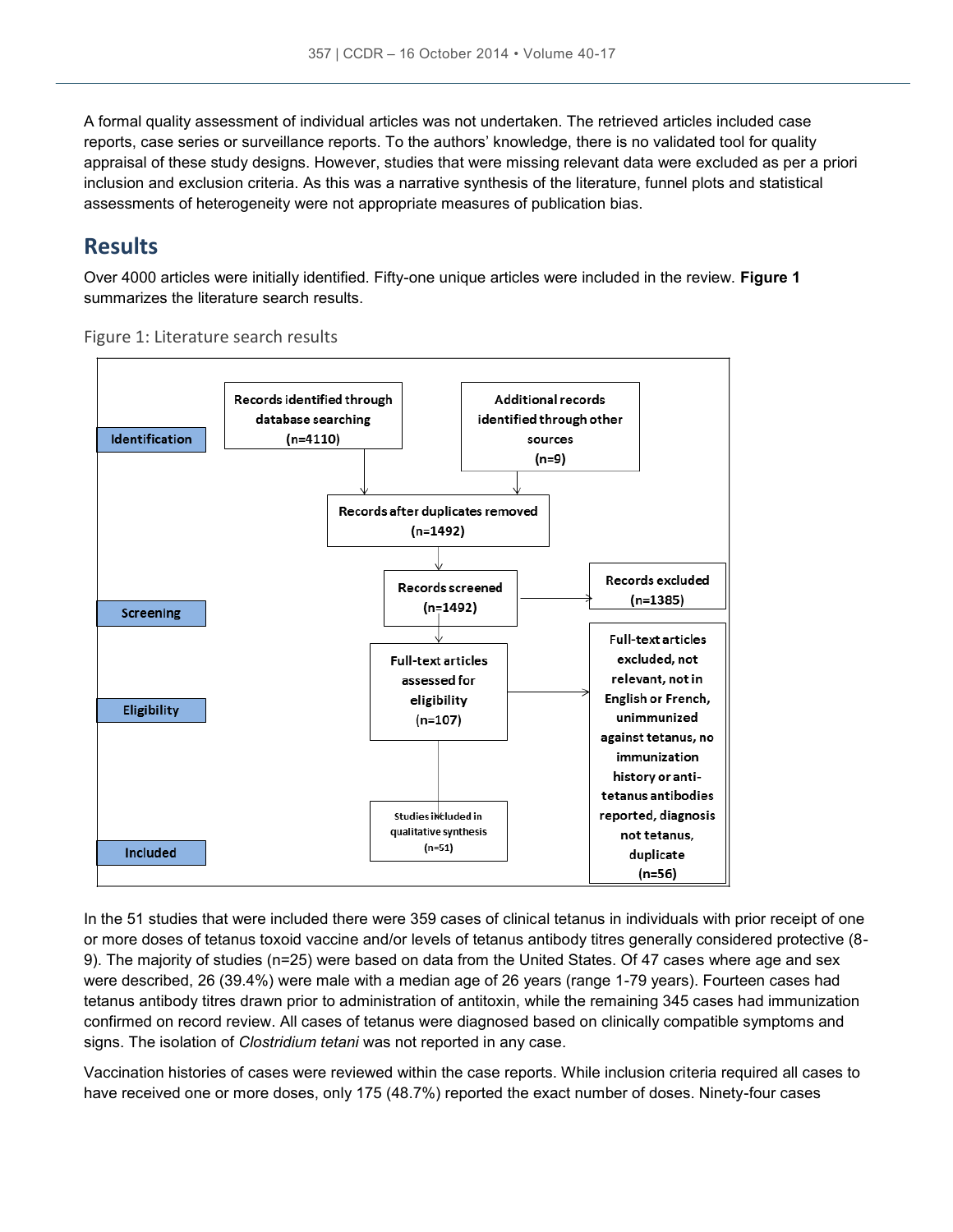(26.2% of total cases) received three or more doses suggesting the primary series may have been completed, although it was not possible to assess the interval between doses. With respect to doses which occurred beyond early childhood and were described as "boosters" but which may or may not have been preceded by a complete primary vaccine series, 57 cases (15.9%) received a booster dose of tetanus toxoid within the last 10 years, 54 cases (15.0%) received a booster dose 10 or more years in the past and 248 cases (69.1%) last received a booster at an unknown interval (or no booster was given), or the case was not eligible for a booster (e.g. based on a historic policy or age) (data not shown). As more than half of the cases did not report the number of doses of tetanus toxoid received and there were a small number of deaths (n=30), it was not possible to analyze survival data by number of doses.

The high survival in published case reports suggest milder disease that is associated with better prognosis in individuals with a history of tetanus immunization (3, 4, 20-23). This is in keeping with an attenuation of clinical severity in immunized hosts that is recognized in other vaccine-preventable diseases (24-26).

Of the 180 of 210 (85.7%) cases that reported on clinical outcome survived to discharge and in cases that were followed beyond discharge, all except three (17,27,28) had complete resolution of symptoms. While survival generally appeared to improve over time, 42% of studies (n=149) did not report the clinical outcome so it was not possible to study survival trends as they related to other factors (e.g. systematic improvements in critical care over time and increased implementation of a 3–dose primary immunization series). The studies are summarized in **Tables 1 and 2.**

| Author / country                          | <b>Study</b><br>design/<br>number of<br>cases (n) | Age<br>(years)<br>and<br>sex <sup>1</sup> | <b>Risk</b><br>factors<br>for<br>tetanus <sup>2</sup> | <b>Vaccination</b><br>history <sup>3</sup> | <b>Tetanus</b><br>antibody<br>titre at<br>diagnosis <sup>4</sup> | <b>Patient</b><br>outcome <sup>5</sup> |
|-------------------------------------------|---------------------------------------------------|-------------------------------------------|-------------------------------------------------------|--------------------------------------------|------------------------------------------------------------------|----------------------------------------|
| Abrahamian(8) /<br><b>United States</b>   | Case report/<br>$n=1$                             | 45 M                                      | IDU                                                   | $\overline{?}$                             | $++$                                                             | $\blacksquare$                         |
| Atabek(9)/Turkey                          | Case report/<br>$n=1$                             | 7F                                        | Laceration                                            | $++$                                       | $\overline{?}$                                                   | $\ddot{}$                              |
| Aydin-Teke(29) /<br>Turkey                | Case report/<br>$n=1$                             | 15M                                       | Injury                                                | $++$                                       | $\overline{?}$                                                   | $+$                                    |
| Bardenheier(22) /<br><b>United States</b> | Surveillance/<br>$n = 31$                         | $\mathcal{P}$                             | $\overline{?}$                                        | $+ (15)$<br>$++(16)$                       | $\overline{?}$                                                   | $+(30)$<br>$-(1)$                      |
| Berger(16)/ United<br><b>States</b>       | Case report/<br>$n=1$                             | 25 F                                      | IDU                                                   | 7                                          | $+$                                                              | $\ddot{}$                              |
| Boyd(30)/ Europe and<br>Africa            | Retrospective<br>surveillance/<br>$n = 16$        | $\overline{?}$                            | $\overline{?}$                                        | $+/++$                                     | $\overline{?}$                                                   | $+(11)$<br>$-(5)$                      |
| Boyer(31)/France                          | Case review/<br>$n=10$                            | $\overline{?}$                            | $\overline{2}$                                        | $+/++$                                     | $\overline{?}$                                                   | $+(2)$<br>$-(8)$                       |
| Coniglione(32)/ United<br><b>States</b>   | Case report/<br>$n=1$                             | 29 M                                      | Injury                                                | $++$                                       | $++$                                                             | $+$                                    |
| Crone(17)/ United                         | Case report/                                      | 29 M                                      | $\overline{2}$                                        | $++$                                       | $++(3)$                                                          | $\ddot{}$                              |
| <b>States</b>                             | $n=3$                                             | 42 F                                      | IDU                                                   | $\ddot{}$                                  |                                                                  |                                        |
|                                           |                                                   | 57 F                                      | Reused                                                | $+$                                        |                                                                  | +(deficits)                            |
|                                           |                                                   |                                           | syringe                                               |                                            |                                                                  |                                        |
| de la<br>Chapelle(33)/France              | Case report/<br>$n=1$                             | 52 M                                      | Injury, IS                                            | $\gamma$                                   | $++$                                                             | $\ddot{}$                              |
| Dyce(27)/ United<br><b>States</b>         | Case report/<br>$n=1$                             | 24 F                                      | Piercing                                              | $++$                                       | ?                                                                | +(deficits)                            |
| Faust(34)/ United                         | Hospital                                          | 5 M                                       | $\overline{\phantom{0}}$                              | $+$                                        | $\overline{2}$                                                   | $+$                                    |

|  | Table 1: Case reports of tetanus in individuals with complete data (detailed information on tetanus |  |  |
|--|-----------------------------------------------------------------------------------------------------|--|--|
|  | immunization history or tetanus antibody and clinical outcome)                                      |  |  |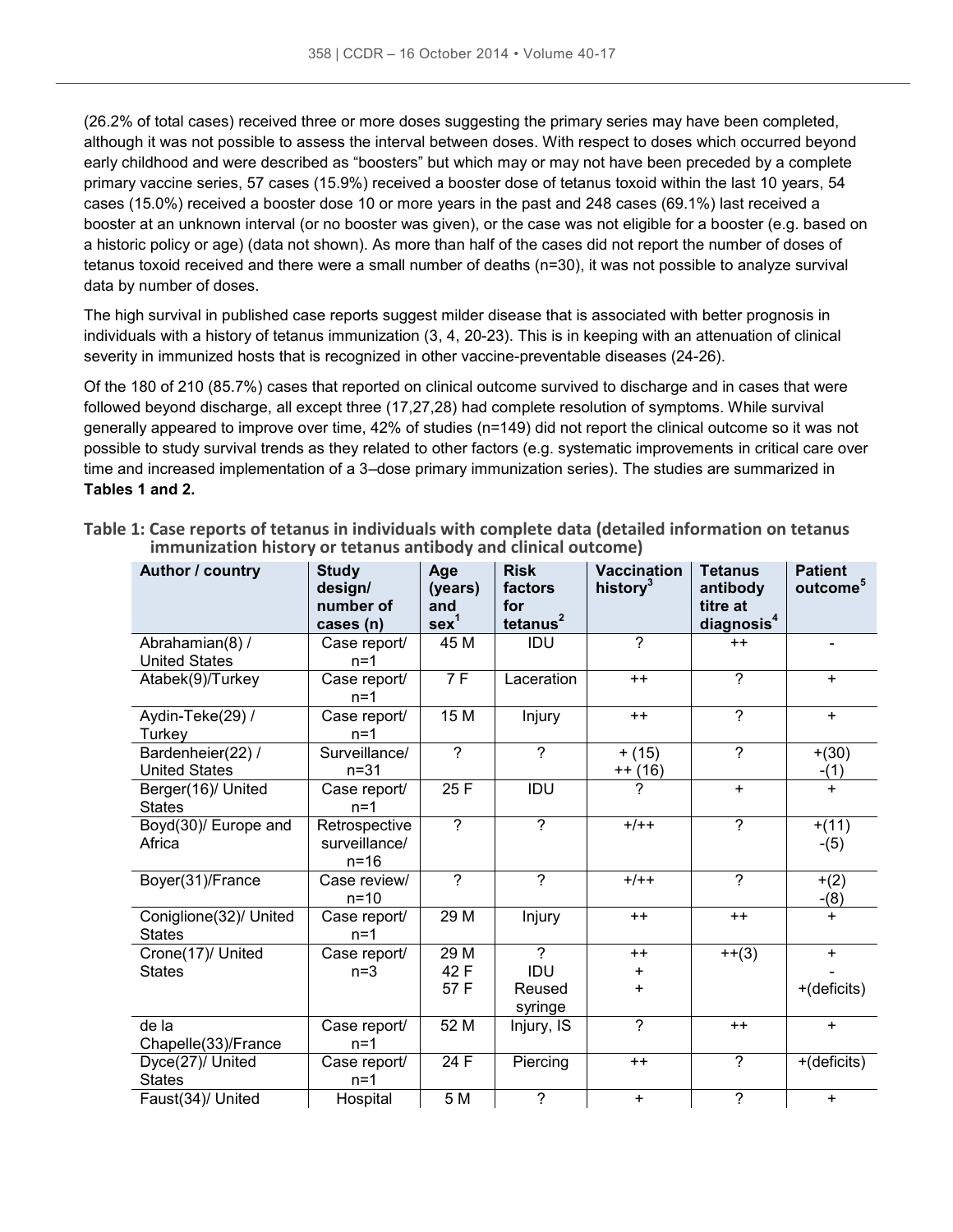| <b>States</b>                          | surveillance/<br>$n=1$                       |                                    |                                                                |                                                                      |                   |                                                     |
|----------------------------------------|----------------------------------------------|------------------------------------|----------------------------------------------------------------|----------------------------------------------------------------------|-------------------|-----------------------------------------------------|
| Fiorillo(35) / Canada                  | Case report/<br>$n=1$                        | 10 M                               | Injury                                                         | $++$                                                                 | $++$              | $\ddot{}$                                           |
| Hall(36) / United<br><b>States</b>     | Case report/<br>$n=2$                        | $\overline{?}$                     | $\overline{?}$                                                 | $+(2)$                                                               | ?(2)              | $+(1)$<br>$-(1)$                                    |
| Hedrick(37) / United<br><b>States</b>  | Case report/<br>$n=2$                        | 10 M<br>45 M                       | Injury                                                         | $++$<br>$\ddot{}$                                                    | ?(2)              | $+(2)$                                              |
| Hopkins (this report) /<br>Canada      | Case report/<br>$n=1$                        | 22 M                               | $\overline{Inj}$ ury, IS                                       | $++$                                                                 | $\overline{?}$    | $\ddot{}$                                           |
| König(10) / Germany                    | Case report/<br>$n=1$                        | 14M                                | Injury                                                         | $++$                                                                 | $\overline{?}$    | $\ddot{}$                                           |
| Livorsi(11) / United<br><b>States</b>  | Case report/<br>$n=1$                        | 44 M                               | Injury                                                         | $\overline{2}$                                                       | $++$              | $\ddot{}$                                           |
| Lodha(38) / India                      | Case report/<br>$n=2$                        | 3F<br>4.5 M                        | ?(2)                                                           | $\tilde{?}$<br>$++$                                                  | ?(2)              | $+(2)$                                              |
| Long(39) / United<br><b>States</b>     | Surveillance/<br>$n=6$                       | 2                                  | Injury                                                         | $++(6)$                                                              | $\overline{?}$    | $+(3)$<br>$-(3)$                                    |
| Loscalzo(40) / United<br><b>States</b> | Case report/<br>$n=1$                        | 23 F                               | Piercing                                                       | $++$                                                                 | $\overline{?}$    | $\ddot{}$                                           |
| Luisto $(12)$ / Finland                | Retrospective<br>case series/<br>$n=5$       | 5 M<br>10F<br>12 M<br>13 F<br>15 F | Animal<br>bite<br>Infection<br>Injury<br>Injury<br><b>Burn</b> | $++$<br>$^{\mathrm{+}}$<br>$^{\mathrm{+}}$<br>$^{++}$<br>$\tilde{?}$ | $\overline{?}(5)$ | $+(5)$                                              |
| Newton-John(23) /<br>Australia         | Case series/<br>$n=19$                       | $\overline{2}$                     | 7                                                              | $++(13)$<br>$+(6)$                                                   | $\overline{2}$    | $+(17)$<br>$-(2)$                                   |
| Otero-Maldonado(28) /<br>Puerto Rico   | Case report<br>and<br>surveillance/<br>$n=7$ | 67 M<br>? (6)                      | Injury<br>? (6)                                                | $+$<br>? (6)                                                         | $\overline{?}(7)$ | $+(deficits)$<br>$+(5), -(1)$                       |
| Pascual(21) / United<br><b>States</b>  | Surveillance/<br>$n = 30$                    | $\overline{\mathcal{C}}$           | $\overline{?}$                                                 | $+(10)$<br>$++(20)$                                                  | ? (30)            | $+(10)$<br>$+(19), -(1)$                            |
| Passen(14) / United<br><b>States</b>   | Case report/<br>$n=1$                        | 35 M                               | Injury                                                         | $++$                                                                 | $++$              | $\ddot{}$                                           |
| Peterson(18) / Sweden                  | Case report/<br>$n=1$                        | 12 M                               | Injury                                                         | $++$                                                                 | $++$              | +                                                   |
| Spittle(41) / New<br>Zealand           | Case report/<br>$n=1$                        | 25 F                               | Injury                                                         | $^{\mathrm{+}}$                                                      | $\overline{?}$    | +                                                   |
| Tiwari(4) / United<br><b>States</b>    | Surveillance/<br>$n=55$                      | $\overline{?}$                     | ?                                                              | $+(26)$<br>$+$ + (29)                                                | ? (55)            | $+(17), -$<br>(3), ?(6)<br>$+(24)$ , -<br>(1), ?(4) |
| Vieria(19) / Australia                 | Case report/<br>$n=1$                        | 18M                                | Injury                                                         | $++$                                                                 | $\overline{?}$    | $\ddot{}$                                           |

<sup>1</sup>M (male), F (female),? (unknown/not reported)<br><sup>2</sup> ? (unknown/not reported)<br><sup>3</sup> ++ (3 or more doses), + (1 or 2 doses),? (exact number of doses not reported)<br><sup>4</sup> ++ (>0. 1 IU/ml), + (0. 01-0. 09 IU/ml),?=not measured<br><sup>5</sup>

IDU = injection drug use

IS = immunosuppression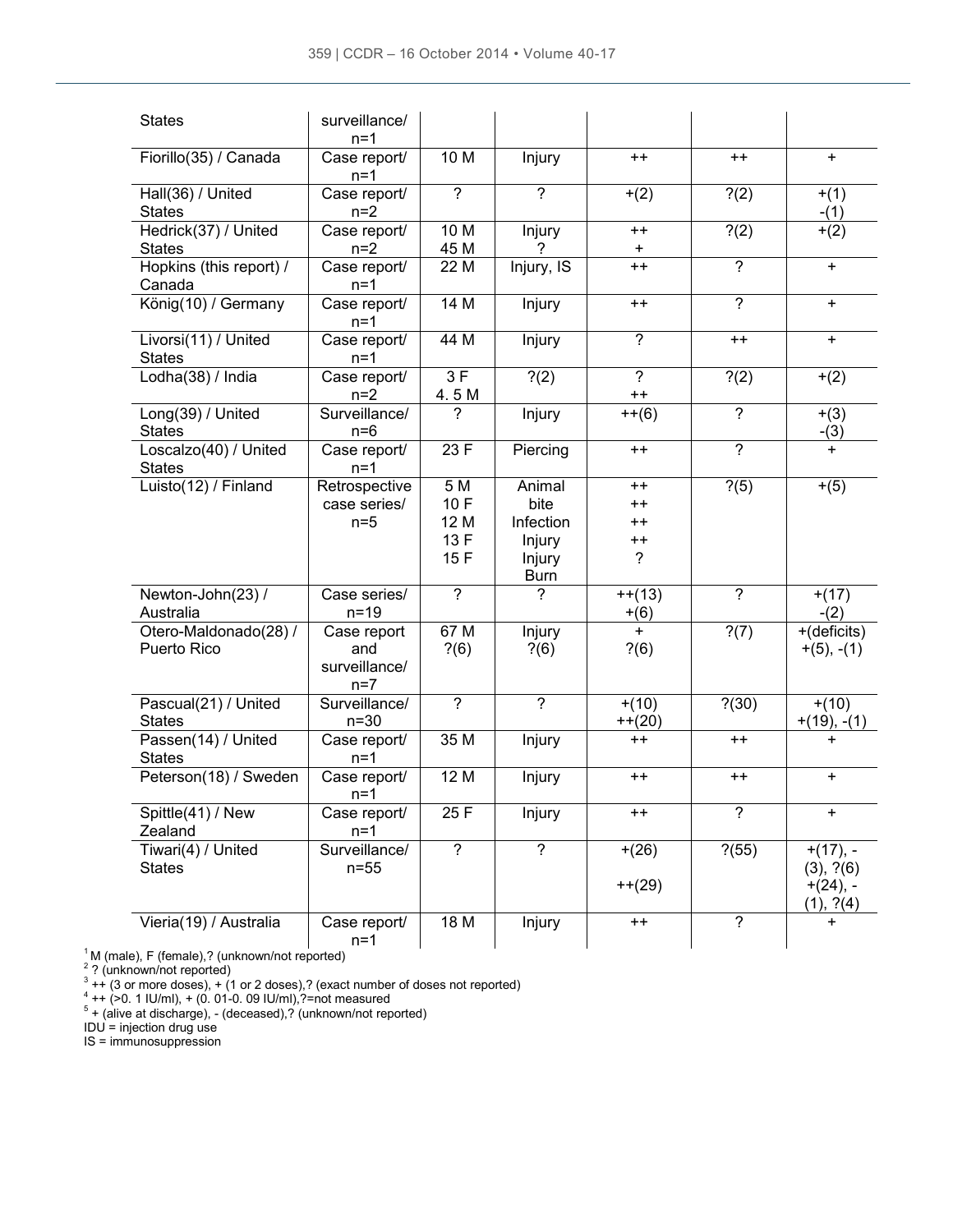**Table 2: Case reports of tetanus in individuals lacking complete data (detailed) information on tetanus immunization history and/or clinical outcome)**

| Author/ country                           | <b>Study</b><br>design/<br>number of<br>cases (n)      | Age<br>(years)<br>and sex <sup>1</sup> | <b>Risk</b><br>factors for<br>tetanus $2$                         | <b>Vaccination</b><br>history <sup>3</sup> | <b>Tetanus</b><br>antibody<br>titre at<br>diagnosis <sup>4</sup> | <b>Patient</b><br>outcome <sup>5</sup> |
|-------------------------------------------|--------------------------------------------------------|----------------------------------------|-------------------------------------------------------------------|--------------------------------------------|------------------------------------------------------------------|----------------------------------------|
| Bankole(42) / Nigeria                     | Case<br>series/<br>$n = 11$                            | $\gamma$                               | $\overline{?}$                                                    | $\overline{?}$                             | 7                                                                | $\overline{?}$                         |
| Beltran(43) / United<br><b>States</b>     | Case<br>report/ n=1                                    | 58 M                                   | Animal bite                                                       | $\overline{?}$                             | $++$                                                             | $\overline{?}$                         |
| Bunch(44) / United<br><b>States</b>       | Case<br>series/ n=5                                    | 53 F<br>59F<br>62 F<br>65F<br>75 F     | $\overline{?}$<br>Injury<br>Infection<br>Laceration<br>Laceration | ? (5)                                      | ? (5)                                                            | $+(5)$                                 |
| Christensen(45) /<br><b>United States</b> | Case<br>report/ n=1                                    | 10 <sub>M</sub>                        | Injury                                                            | $\ddot{}$                                  | $\overline{?}$                                                   | $\overline{2}$                         |
| Culbertson(46) /<br><b>United States</b>  | Case<br>report/ n=1                                    | 41 M                                   | Burn,<br>lacerations                                              | $\overline{?}$                             | $\overline{?}$                                                   | $\ddot{}$                              |
| deSouza(47) / India                       | Case<br>control/ n=1                                   | ?                                      | 7                                                                 | +                                          | ?                                                                | ?                                      |
| Earis(48) / United<br>Kingdom             | Case<br>report/ n=1                                    | 66 F                                   | Fungating<br>tumour                                               | $\overline{?}$                             | $\overline{?}$                                                   | $+$                                    |
| Edsall(49) / multiple                     | Review of<br>previously<br>published<br>cases $6/$ n=4 | $\overline{?}$                         | 7                                                                 | $\overline{?}(4)$                          | $\overline{?}$                                                   | $+(3)$<br>$-(1)$                       |
| Ferris(50) / United<br>Kingdom            | Case<br>report/ n=1                                    | 17 M                                   | Trauma                                                            | $\overline{?}$                             | $\overline{\cdot}$                                               | $\ddot{}$                              |
| Geeta(51) / India                         | Case<br>series/<br>$n = 12$                            | 1 M<br>? (11)                          | $\overline{?}$                                                    | $++$<br>$+(11)$                            | $\overline{?}$                                                   | $\overline{?}$                         |
| Hahn(52) / United<br><b>States</b>        | Case<br>report/ n=1                                    | 58 M                                   | $\overline{?}$                                                    | $\overline{?}$                             | $\overline{?}$                                                   | $\ddot{}$                              |
| Henderson(53) /<br><b>United States</b>   | Case<br>series/ n=5                                    | $\overline{2}$                         | Various<br>injuries;<br>IDU                                       | $\overline{?}$                             | $\overline{?}$                                                   | ?                                      |
| Iqbal(54) / Pakistan                      | Case<br>series/<br>$n=10$                              | $\overline{?}$                         | $\overline{?}$                                                    | $\overline{?}$                             | $\overline{?}$                                                   | $\overline{?}$                         |
| Lee(55) / Taiwan                          | Case<br>series/ n=2                                    | 3 <sub>2</sub><br>5 ?                  | $\overline{?}(2)$                                                 | $\overline{?}(2)$                          | ?(2)                                                             | $\overline{?}(2)$                      |
| Masthi(56) / India                        | Case<br>series/ n=2                                    | $\overline{?}$                         | $\overline{?}$                                                    | $\overline{?}$                             | $\overline{?}$                                                   | $\overline{?}$                         |
| O'Malley(13) / United<br><b>States</b>    | Case<br>report/ n=1                                    | 27 F                                   | Piercing                                                          | $\overline{?}$                             | $^{++}$                                                          | $\overline{?}$                         |
| Orwitz(57) / United<br><b>States</b>      | Case<br>report/ n=1                                    | 79 M                                   | Infection                                                         | $\overline{?}$                             | $\overline{?}$                                                   | $\overline{?}$                         |
| Percy(58) / United<br><b>States</b>       | Case<br>series/ n=1                                    | $\overline{?}$                         | $\overline{?}$                                                    | $\pm$                                      | $\overline{\cdot}$                                               | $\overline{?}$                         |
| Quackenbush(59) /<br><b>United States</b> | Case<br>report/ n=1                                    | 44 F                                   | Injury                                                            | $\overline{?}$                             | $\overline{?}$                                                   | $\pm$                                  |
| Rushdy(20) / United                       | Surveillance                                           | $\overline{?}$                         | $\overline{?}$                                                    | $\overline{?}$                             | $\overline{?}$                                                   | $\overline{?}$                         |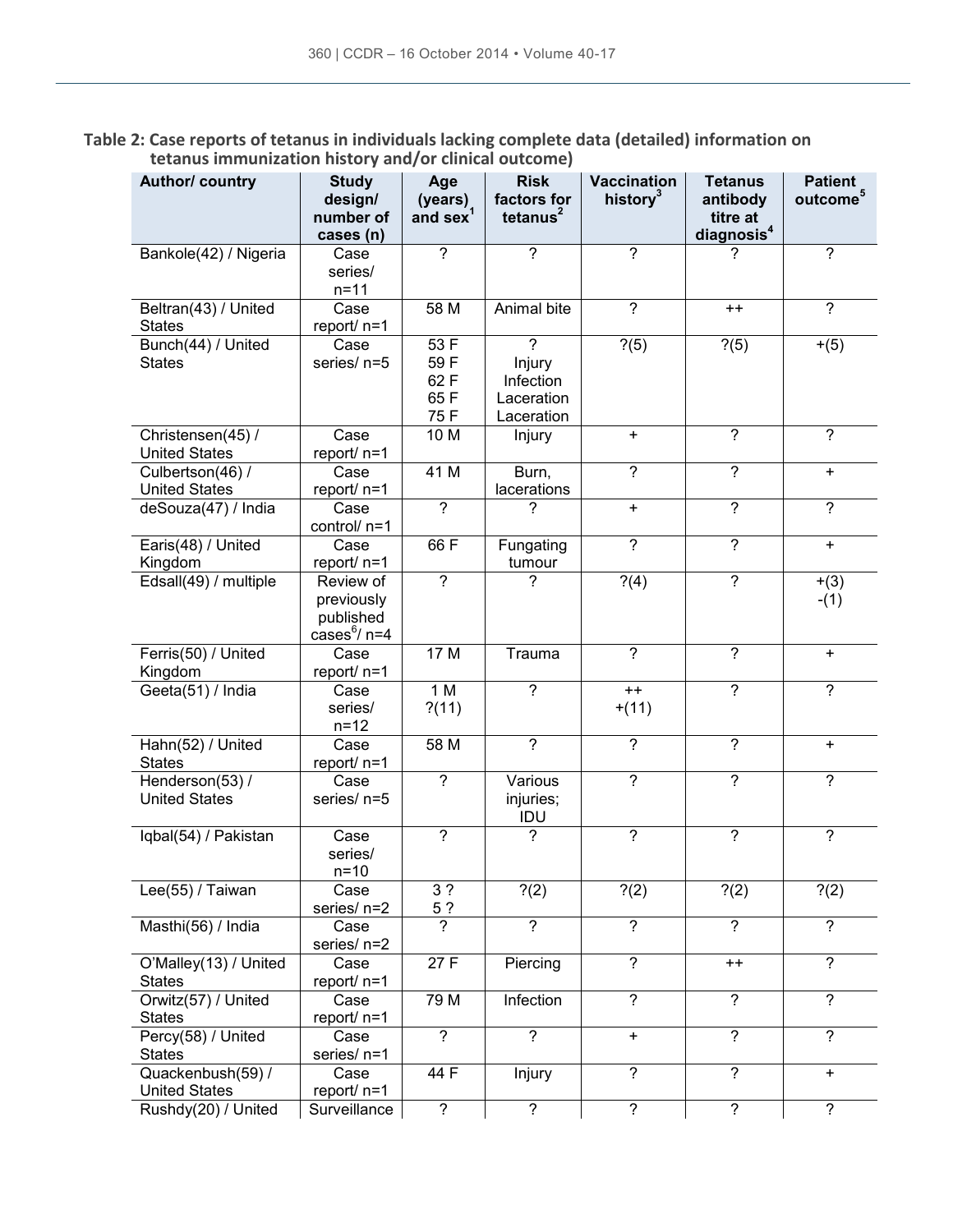| Kingdom                                         | report/n=5    |      |        |  |  |  |  |
|-------------------------------------------------|---------------|------|--------|--|--|--|--|
| Shimoni(15) / Israel                            | Case          | 34 M |        |  |  |  |  |
|                                                 | report/ $n=1$ |      |        |  |  |  |  |
| Srigley(60) / Canada                            | Case          | 78 F | Injury |  |  |  |  |
|                                                 | report/ n=1   |      |        |  |  |  |  |
| $\Box$ $\Box$ (fomalo) 2 (unknown/not reported) |               |      |        |  |  |  |  |

 $1$  M (male), F (female),? (unknown/not reported)

<sup>2</sup> ? (unknown/not reported)

 $3$  ++ (3 or more doses), + (1 or 2 doses),? (exact number of doses not reported)

 $4 + (-20.1$  IU/ml),  $+ (0.01 - 0.09$  IU/ml), ?=not measured

 $5 +$  (alive at discharge), - (deceased),? (unknown/not reported)

<sup>6</sup> Studies described in table (p. 127). Original studies were obtained where possible (Long, Hall, Boyd, Boyer, Christensen). Remaining studies were not indexed in PubMed, MEDLINE or EMBASE. The Journal of the American Medical Association (JAMA) was contacted for the original reference list which was excluded from the published manuscript due to length, but no copy was archived. Cases summarized here are from Moss and Hedrick.

IDU = injection drug use

IS = immunosuppression

#### **Discussion**

To the authors' knowledge, this is the first systematic review which assesses the occurrence of tetanus in previously immunized individuals. Since 1946, at least 359 cases of tetanus have been described in previously immunized individuals and of those whose outcomes were reported, there was a survival rate of 85.7% with few cases reporting residual deficits at discharge. In cases that reported the number of doses of tetanus toxoid previously received by individuals, the clinical severity of disease appeared to be less compared to those who received fewer previous doses (although this could not be studied systematically due to the small number of deaths and cases symptomatic at discharge).

A previous review found a similar relationship between the number of doses and clinical severity. A review of 175 tetanus cases reported through routine surveillance between 1984 and 2000 in England and Wales found that clinical severity was greater in those with no previous history of immunization (although this did not reach statistical significance (p=0. 068)) (20).

Potential explanations for the occurrence of clinical tetanus in the setting of past immunization could include: waning of vaccine-derived immunity; vaccine failure; the presence of an unrecognized immunodeficiency resulting in sub-optimal immune response to active vaccination; or compromised vaccine storage and handling resulting in reduced immunogenicity of the vaccine product. Alternatively, the burden of tetanus exotoxin may exceed an individual's immune response which may be additionally influenced by factors that cause immune suppression, such as chronic diseases or medications.

Limitations of this review include: the inability to assess how frequent this phenomenon is due to the lack of a denominator; potential publication bias; and incomplete data (e.g. survival). In addition, the inherent limitations of case studies and surveillance reports include: collection of source information (e.g. recall bias if self-reported, data quality and consistency if taken from databases; under-reporting or ability to capture all cases in a surveillance system); and a lack of a consistent clinical definition for tetanus in case reports created challenges in interpretation of the data.

Nonetheless, this study contributes significantly as it is possibly the first systematic review which summarizes the characteristics of tetanus in cases previously immunized with tetanus toxoid. Other strengths of this study include: the systematic methodology used to identify relevant studies; and the inclusion of articles from multiple countries, studies from 1946 through 2013 and studies in two languages.

Attenuation of disease severity in immunized hosts suggests the potential for under-reporting if the person does not present for medical care as well as the possibility of delayed diagnosis, although this was not consistently described in the included articles. This has important implications for the surveillance of vaccine-preventable diseases and clinical practice.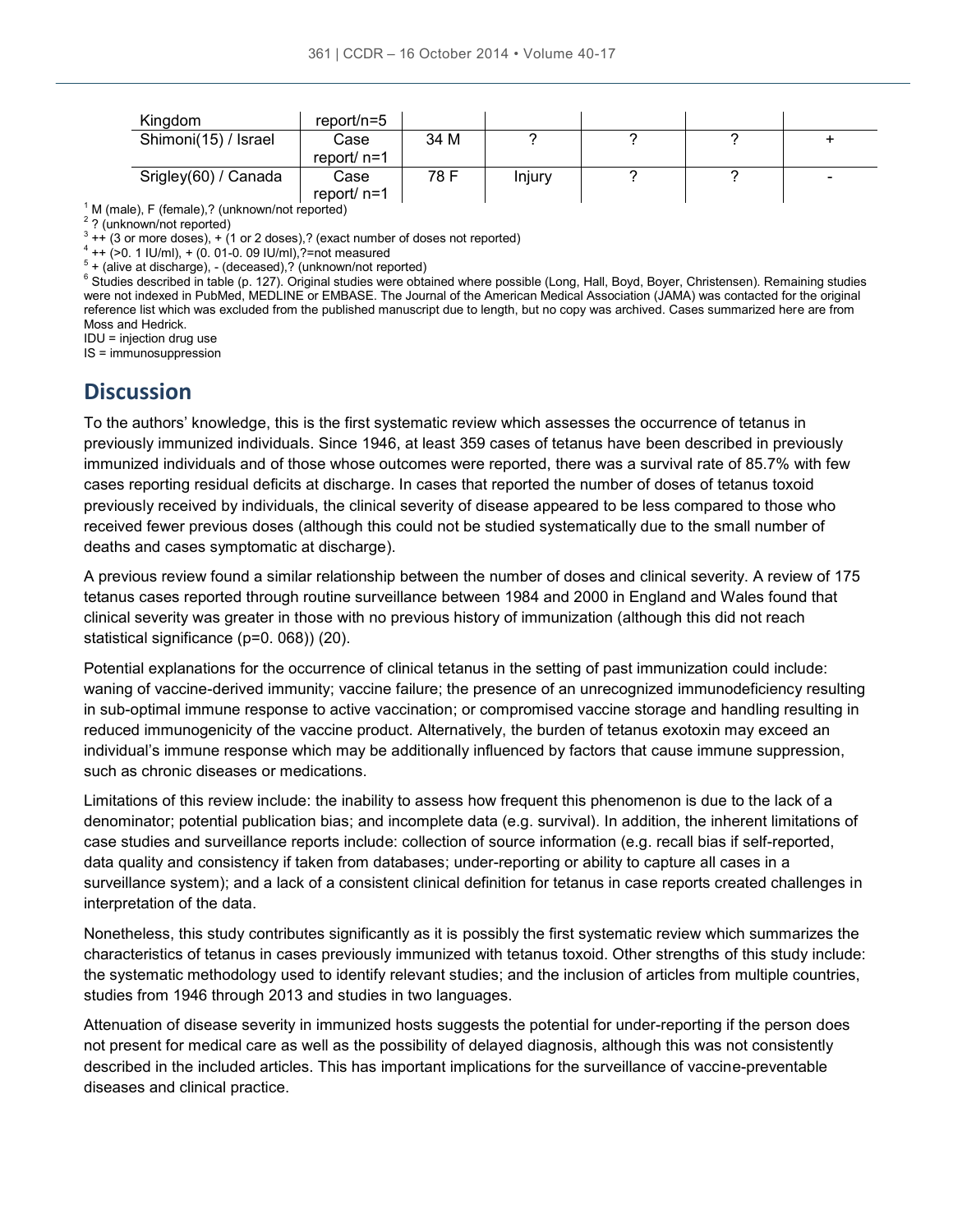Future research directions might focus on understanding the incidence of tetanus in those with previous vaccination with tetanus toxoid and whether this is due to waning immunity or vaccine failure, the optimum timing of tetanus toxoid boosters and further research into the cut-off and role of anti-tetanus antibodies in determining immunity to tetanus.

### **Conclusions**

Tetanus is a rare, but potentially lethal disease and *Clostridium tetani* are ubiquitous in the environment. A completed primary vaccine series and appropriate boosters clearly do not confer protective immunity in all recipients; however the survival rate is high in those with previously documented doses of tetanus toxoid. Clinicians should maintain a high index of clinical suspicion for tetanus when the clinical symptoms suggest it, regardless of vaccination history.

#### **Acknowledgements**

The authors express their sincere thanks to Public Health Ontario Library Services, in particular Beata Pach, for assistance with the systematic search and retrieval of literature and to Dr. Shelley Deeks for her helpful comments on an earlier draft of the manuscript.

### **Conflict of interest**

There are no conflicts of interests to declare.

### **Funding**

No funds were received for this study

#### **References**

- (1) American Public Health Association. Tetanus. In: Heymann DL, editor. Control of communicable diseases manual, 19th Ed. Washington, D. C. : American Public Health Association; 2008. 602-8.
- (2) Public Health Agency of Canada. Tetanus. 2012 [updated 2012-11-23; cited 2013 2013-05-03]; http://www. phac-aspc. gc. ca/im/vpd-mev/tetanus-eng.php.
- (3) Public Health Agency of Canada. Tetanus toxoid. 2012. In: Canadian Immunization Guide [Internet]. Public Health Agency of Canada. http://www. phac-aspc. gc. ca/publicat/cig-gci/p04-tet-eng.php.
- (4) Tiwari T, Clark TA, Messonnier NE, Thomas CG. Tetanus surveillance United States, 2001-2008. Morbidity and Mortality Weekly Report. 2011;60(12):365-9.
- (5) Plotkin SA. Correlates of vaccine-induced immunity. Clinical Infecious Diseases. 2008;47:401-9.
- (6) Plotkin SA. Correlates of protection induced by vaccination. Clinical and Vaccine Immunology. 2010;17(7):1055-65.
- (7) McComb JA. The prophylactic dose of homologous tetanus antitoxin. New England Journal of Medicine. 1964;270(4):175-8.
- (8) Abrahamian FM, Pollack Jr. CV, LoVecchio F, Nanda R, Carlson RW. Fatal tetanus in a drug abuser with "protective" antitetanus antibodies. Journal of Emergency Medicine. 2000;18(2):189-93.
- (9) Atabek ME, Pirgon O. Tetanus in a fully immunized child. Journal of Emergency Medicine. 2005;29(3):345-6.
- (10) König K, Ringe H, Dorner BG, Diers A, Uhlenberg B, Müller D, et al. Atypical tetanus in a completely immunized 14 year-old boy. Pediatrics. 2007;120:e1355-8.
- (11) Livorsi DJ, Eaton M, Glass J. Generalized tetanus despite prior vaccination and a protective level of anti-tetanus antibodies. American Journal of the Medical Sciences. 2010;339(2):200-1.
- (12) Luisto M, Iivanainen M. Tetanus of immunized children. Developmental Medicine and Child Neurology. 1993;35:346-58.
- (13) O'Malley CD, Smith N, Braun R, Prevots DR. Tetanus associated with body piercing. Clinical Infecious Diseases. 1998;27(5):1343-4.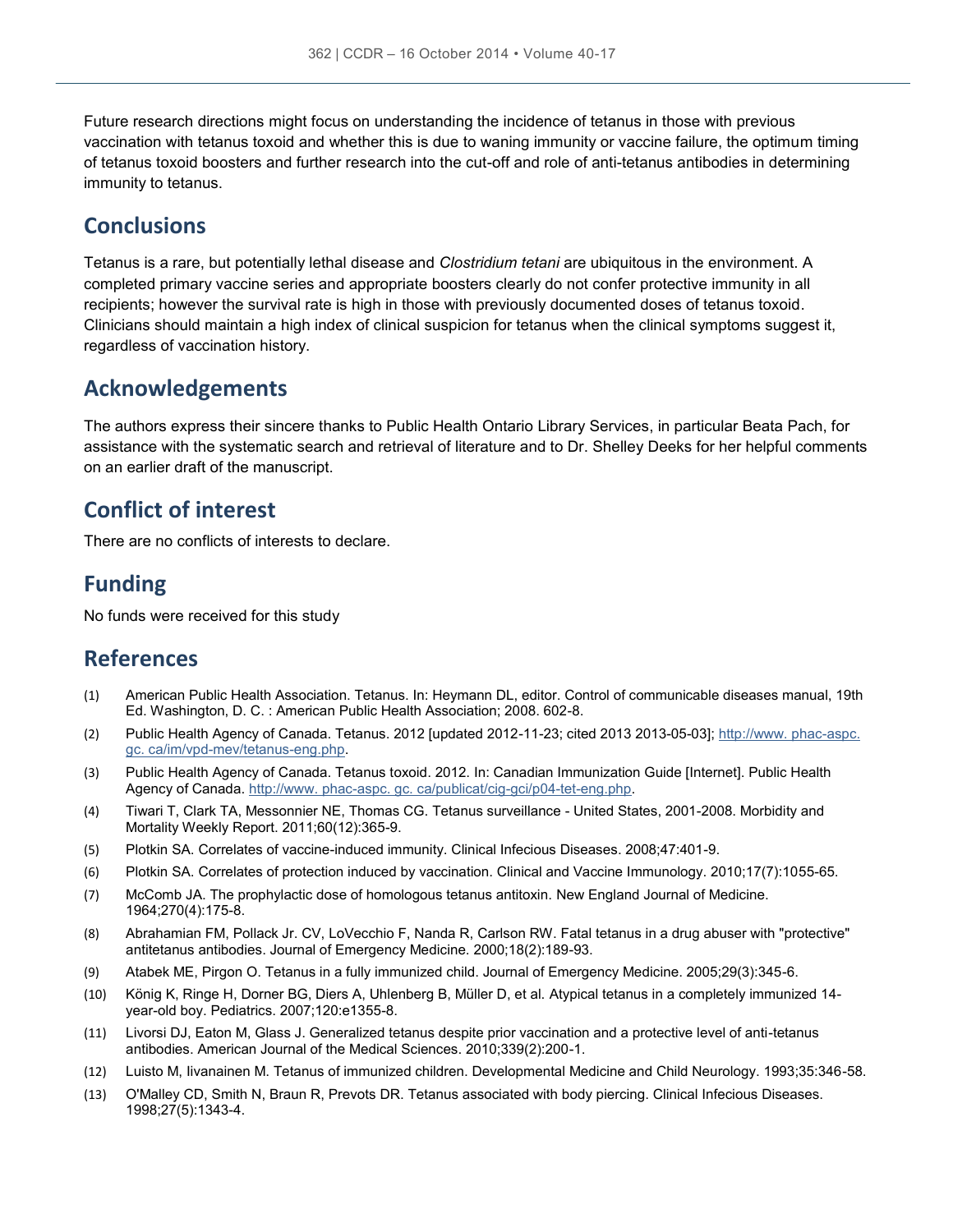- (14) Passen EL, Andersen BR. Clinical tetanus despite a "protective" level of toxin-neutralizing antibody. Journal of the American Medical Association. 1986;255(9):1171-3.
- (15) Shimoni Z, Dobrousin A, Cohen J, Pitlik S. Tetanus in an immunised patient. British Medical Journal. 1996;319:1049.
- (16) Berger SA, Cherubin CE, Nelson S, Levine L. Tetanus despite preexisting antitetanus antibody. Journal of the American Medical Association. 1978;240(8):769-70.
- (17) Crone NE, Reder AT. Severe tetanus in immunized patients with high anti-tetanus titers. Neurology. 1992;42:761-4.
- (18) Peterson H-I. A case of tetanus in spite of active toxoid prophylaxis. Acta Chirurgica Scandinavica. 1965;129:235-7.
- (19) Vieira BI, Dunne JW, Summers Q. Cephalic tetanus in an immunized patient. Medical Journal of Australia. 1986;145(Aug 4/18):156-7.
- (20) Rushdy AA, White JM, Ramsay ME, Crowcroft NS. Tetanus in England and Wales, 1984-2000. Epidemiology and Infection. 2003;130:71-7.
- (21) Pascual FB, McGinley EL, Zanardi LR, Cortese MM, Murphy TV. Tetanus surveillance United States, 1998-2000. Morbidity and Mortality Weekly Report. 2003;52(SS03):1-8.
- (22) Bardenheier B, Prevots DR, Khetsuriani N, Wharton M. Tetanus surveillance United States, 1995-1997. Morbidity and Mortality Weekly Report. 1998;47(SS-2):1-13.
- (23) Newton-John HF. Tetanus in Victoria, 1957-1980. Review of 106 patients managed in one hospital. Medical Journal of Australia. 1984;140(4):194-200.
- (24) van den Hoek A, Sonder GJ, Scholing M, Gijselaar DB, van Binnendijk RS. Two cases of mild IgM-negative measles in previously vaccinated adults, the Netherlands, April and July 2011. Eurosurveillance. 2011;16(48):1-3.
- (25) Rota JS, Hickman CJ, Sowers SB, Rota PA, Mercader S, Bellini WJ. Two case studies of modified measles in vaccinated physicians exposed to primary measles cases: high risk of infection but low risk of transmission. Journal of Infectious Diseases. 2011;204(Suppl. 1):S559-63.
- (26) Chaves SS, Zhang J, Civen R, Watson BM, Carbajal T, Parella D, et al. Varicella disease among vaccinated persons: clinical and epidemiological cases 1997-2005. Journal of Infectious Diseases. 2008;197(Suppl. 2):S127-31.
- (27) Dyce O, Bruno JR, Hong D, Silverstein K, Brown MJ, Mirza N. Tongue piercing: the new "rusty nail". Head & Neck. 2000;22(7):728-32.
- (28) Otero-Maldonado M, Bosques-Rosado M, Soto-Malavé R, Deliz-Roldán B, Bertrán-Pasarell J, Vargas Otero P. Tetanus is still present in the 21st centruy: case report and review of literature. Asociación Médica de Puerto Rico. 2011;103(2):41-7.
- (29) Aydin-Teke T, Bayhan GI, Afsariar CE, Oz FN, Akansel AR, Tanir G. A report of two pediatric tetanus cases. Turkish Journal of Pediatrics. 2011;53(4):437-40.
- (30) Boyd JSK. Tetanus in the African and European theatres of war: 1939-1945. Lancet. 1946;1(6387):113-9.
- (31) Boyer J, Corre-Hurst L, Sapin-Jaloustre H, Tissier M. Le tétanos en milieu urban. Conditions d'apparition déductions prophylactiques. La Presse Medicale. 1953;61(34):701-3.
- (32) Coniglione T, Onarecker C, Pryor T. Elevated antitoxin titers in a man with generalized tetanus. Journal of Family Practice. 1997;44(3):299-303.
- (33) de La Chapelle A, Lavabre O, Pinsard M, Delamonica J, Relyveld EH. Tetanus in a renal transplant recipient exhibiting the presence of circulating antitetanus antibodies determined by ELISA. Biomedicine & Pharmacotherapy. 2002;56(4):208-10.
- (34) Faust RA, Vickers OR, Cohn I. Tetanus: 2449 cases in 68 years at a Charity Hospital. Journal of Trauma. 1976;16(9):704-12.
- (35) Fiorillo L, Robinson JL. Localized tetanus in a child. Annals of Emergency Medicine. 1999;33(4):460-3.
- (36) Hall WW. The U. S. Navy's war record with tetanus toxoid. Ann Intern Med. 1948;28(2):298-308.
- (37) Hedrick EC. Tetanus: two cases in immunised persons. California Medicine. 1953;79(1):49-50.
- (38) Lodha R, Sareen A. Tetanus in immunized children. Indian Pediatrics. 2000;37(2):223-4.
- (39) Long AP. Immunization to tetanus. 2009 2009 Jun 1. In: Medical Science Publication No 4 [Internet]. U. S. Army Medical Department. http://history. amedd. army. mil/booksdocs/korea/recad2/ch6-6. html.
- (40) Loscalzo IL, Ryan J, Loscalzo J, Sama A, Cadag S. Tetanus: a clinical diagnosis. American Journal of Emergency Medicine. 1995;13(4):488-90.
- (41) Spittle BJ, Pollock M, O'Donnell TV. Tetanus occurring in spite of active immunisation. New Zealand Medical Journal. 1973;77(491):250-1.